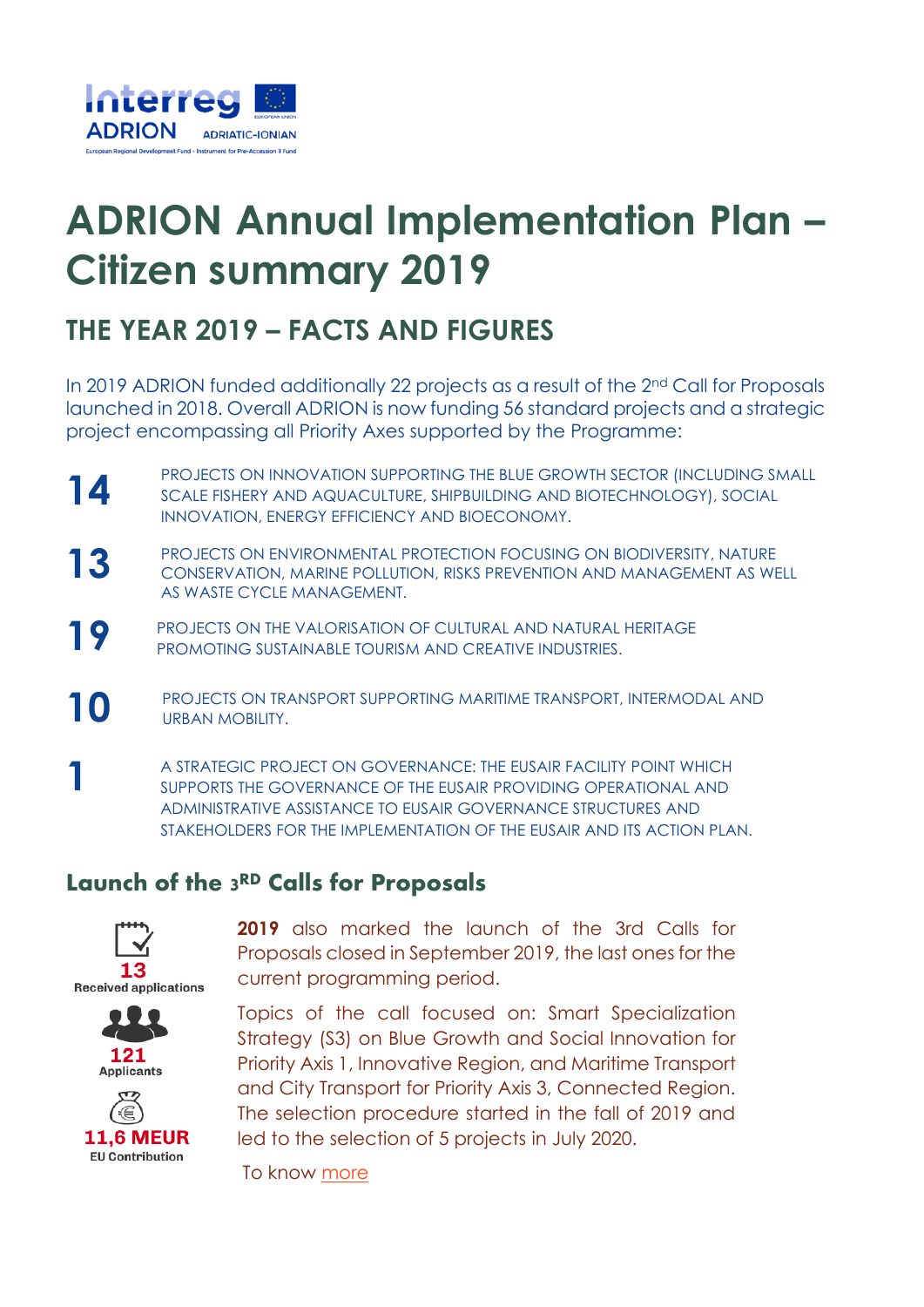#### **ADRION Projects Highlights**



#### **GREENER PORTS IN THE ADRIATIC-IONIAN REGION**

In November 2019 SUPAIR presented its project results in Trieste (Italy). 7 port authorities developed Action Plans for Sustainable Low-Carbon Ports, identifying solutions to reduce their impact on the environment and implement more efficient and greener transport policies. Find out [more.](https://www.adrioninterreg.eu/index.php/2019/10/31/the-supair-mutual-learning-workshop/)



#### **AN OPEN DATABASE TO MONITOR MARINE CONTAMINANTS**

To respond to the overall goal of improving environmental risk assessment, HarmoNIA is getting one step closer to sharing harmonized data and information on marine contaminants for the Adriatic & Ionian Seas through its Data Access Portal released in 2019. Find out [more.](https://www.adrioninterreg.eu/index.php/2019/07/11/harmonia-data-access-portal-has-been-developed-and-its-free-of-use/)



#### **PROJECT ARIEL ON PANORAMA MAGAZINE**

ARIEL was presented in the summer edition of the PANORAMA magazine for its aim to increase synergies between fish operators and scientific organisations and to boost competitiveness in the sector of small-scale fishery and aquaculture. Find out [more.](https://www.adrioninterreg.eu/index.php/2019/07/10/panorama-magazine-features-ariel-the-adrion-funded-project-supporting-small-scale-fisheries-and-aquaculture/)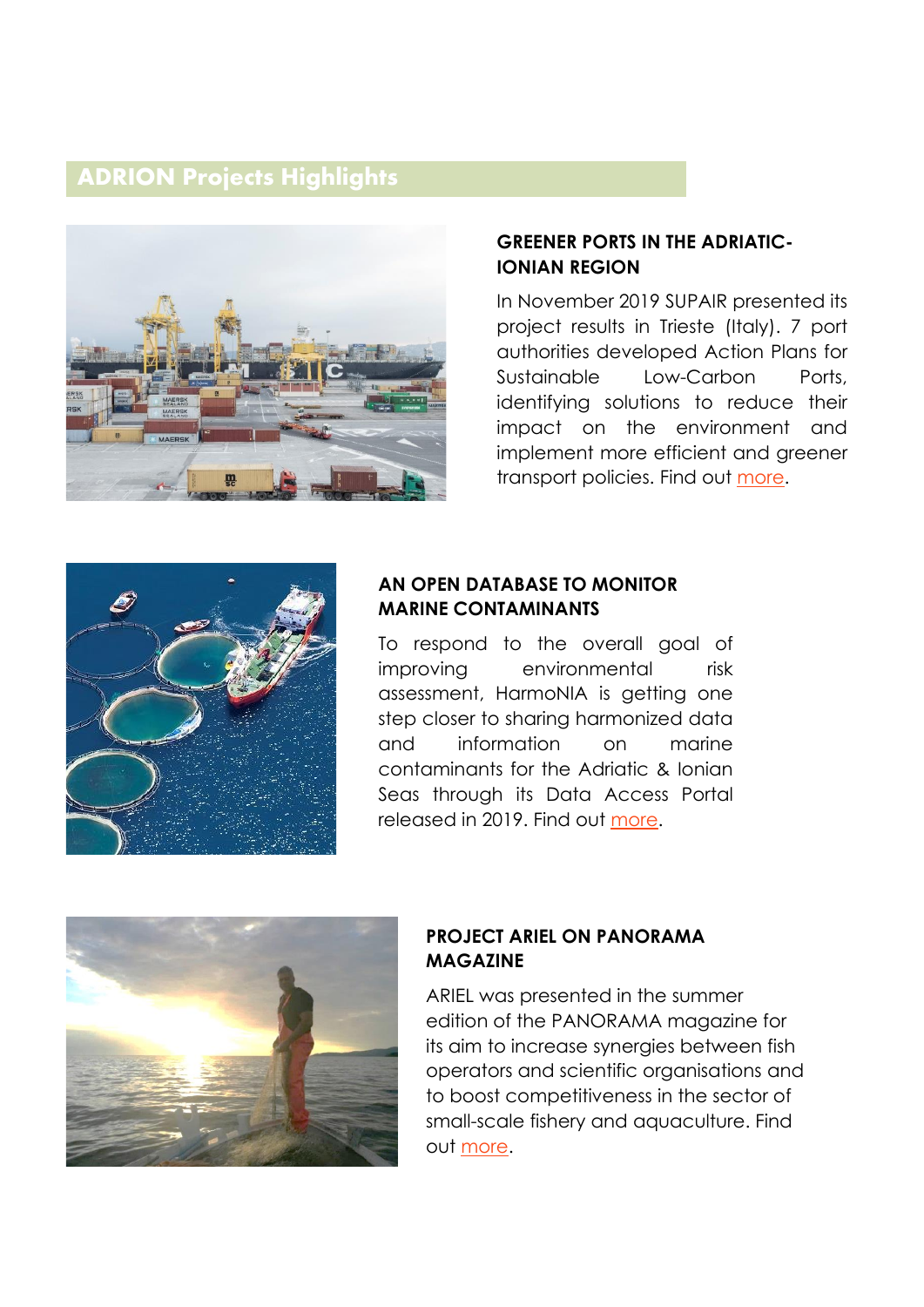#### **ADRION Capitalisation Strategy**

#### **ADRION CAPITALISATION STRATEGY**



### **HOW TO ACHIEVE THIS?**



**THEMATIC CLUSTERS** 



**DISSEMINATION EVENTS** TO PROMOTE JOINT STAKEHOLDER ENGAGEMENT AND **EXCHANGE DURING EVENTS ORGANISED AT** NATIONAL&REGIONAL LEVEL

#### The **ADRION Capitalisation Strategy** was launched together with the approval of its Capitalisation Plan on 10th December 2019. The Plan foresees a cross-cutting approach, encompassing a broad range of measures, from analysis to collection, up to dissemination and promotion of project results.

To this end the Programme set up **5 Thematic Clusters** composed of funded projects with the scope to facilitate exchanges on complementary topics and to ease the re-use of results.

#### **ADRION Thematic Clusters:**

- Blue Growth and related Smart Growth
- Coastal and Marine Environment management
- Towards sustainability in cultural and natural tourism destinations
- Integrated multimodal sustainable water and land transport
- Urban and interurban low carbon intermodal mobility for passengers

### 1<sup>ST</sup> ADRION Capitalisation Event



The Programme hosted the 1st ADRION Capitalisation Event on 11th December in Rome (Italy). The event involved all projects funded under the first Call for Proposals with the aim to present the ADRION capitalisation strategy and to set the basis for the launch of thematic clusters. To know [more](https://www.adrioninterreg.eu/index.php/2020/02/14/adrion-capitalisation-kicks-off/)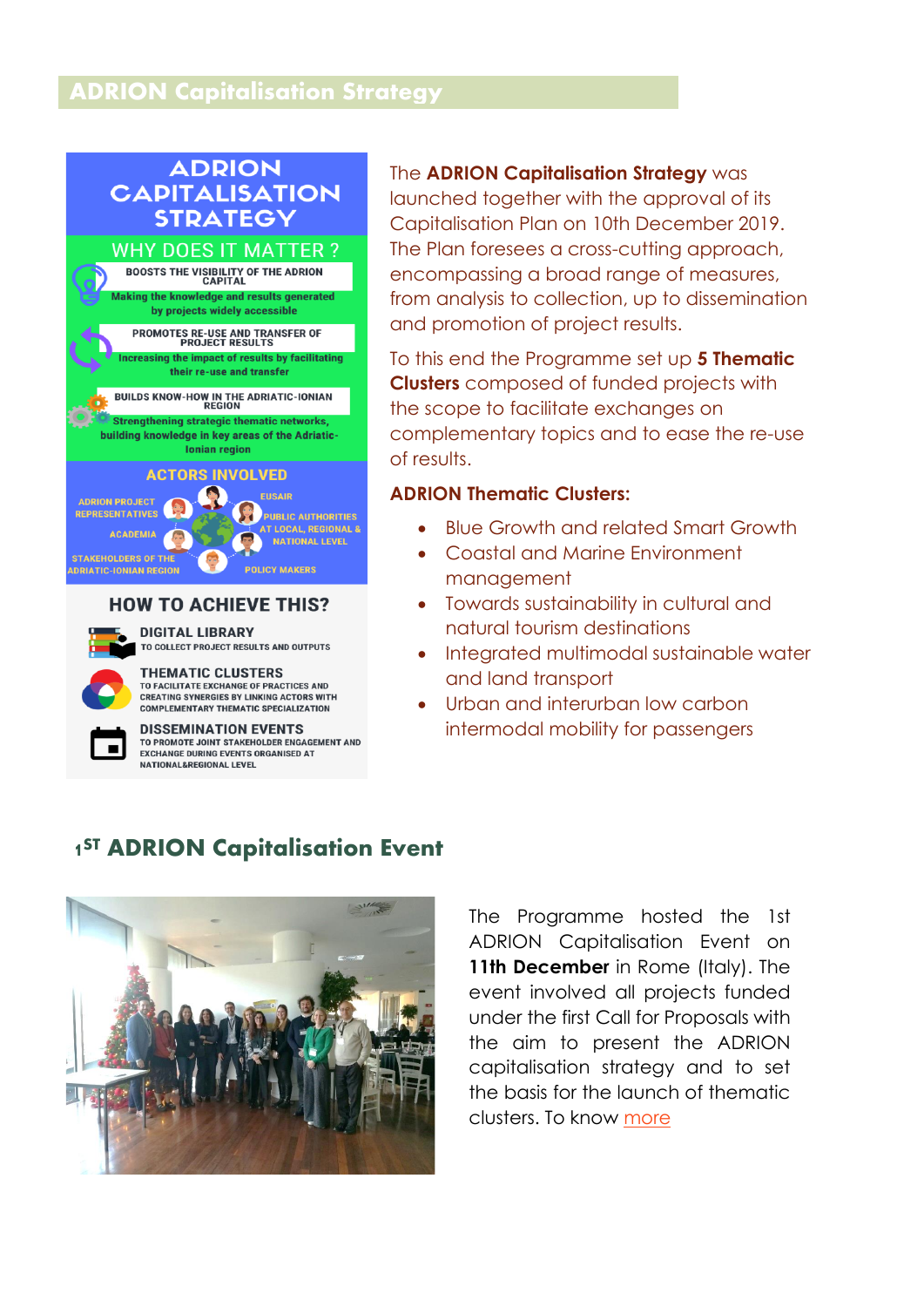### **2019 ADRION Seminars and Outreach events**



The Programme organised two main seminars to support project implementation:

- The **Communication Seminar** "Keys to effective Communication" organised on 30 January in Bologna.
- The Lead Partner Seminar for projects under the 2nd Call organised on 1 – 2 October in Bologna.

#### ADRION annual event, 6<sup>th</sup> May 2019 – Budva



On 6th May More than 200 hundred people gathered in Budva (Montenegro) for the 2nd ADRION Annual Event organised under the headline of Building Bridges of Cooperation in the Adriatic and Ionian Region. The event was organised in partnership with the 4th EUSAIR Annual Forum to strengthen the relations with EUSAIR stakeholders and foster the cooperation between the EU and non-EU Members States of the Programme. To know [more.](https://www.adrioninterreg.eu/index.php/2019/03/06/save-the-date-adrion-programme-annual-event-6-may-2019/)

#### **EU Maritime Days, 14 May 2019 - Lisbon**

ADRION participated to the EU Maritime Days in Lisbon on 14 May. The event gave the opportunity to some projects working the area of the Blue Growth to showcase their results and increase synergies with other complementary projects in the same sector.